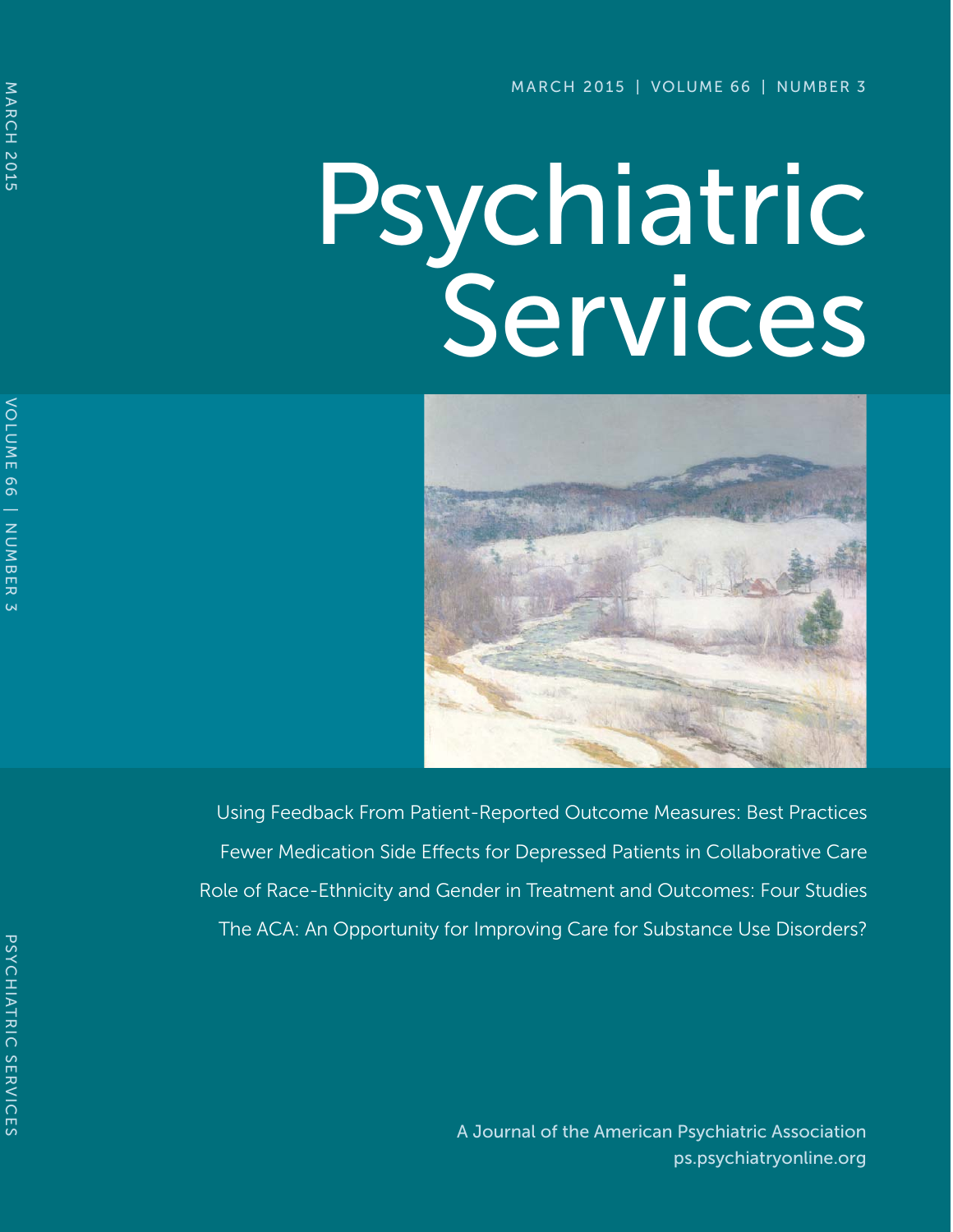## Frontline Reports

The Frontline Reports column features short descriptions of novel approaches to mental health problems or creative applications of established concepts in different settings. Material submitted for the column should be 350 to 750 words long, with a maximum of three authors (one is preferred) and no references, tables, or figures. Send material to Francine Cournos, M.D., at the New York State Psychiatric Institute (fc15@columbia.edu) or to Stephen M. Goldfinger, M.D., at SUNY Downstate Medical Center (smgoldfinger@aol.com).

### Coming Home: Self-Guided Dialogues to Facilitate Soldiers' Readjustment

Since 2001, more than 2.5 million U.S. service members have been deployed to Iraq and Afghanistan, with longer and more frequent deployments than in previous conflicts. The Army found that spending more time deployed in combat and less time at home disrupts the social fabric of service members and their families. This then impedes community readjustment and family reintegration, which can lead to greater risk for major depression and posttraumatic stress disorder, as well as self-harm. From 2012 to 2013 there was a 6% increase in suicide rates in the Army National Guard and an 18% increase in the Army Reserve.

In 2011, the second author worked with an Army National Guard chaplain and an Army veteran of the Iraq war to develop the Warrior Spirit/Mission Homefront (WS/MH) interactive dialogue program to facilitate talking about one's military experiences—first with fellow service members or fellow veterans, then with friends and family. The WS/MH activity lasts 90 minutes and includes a 15-minute introduction by the facilitator, 60 minutes of self-guided dialogue, and 15 minutes of discussion afterward. Participants work in groups of four. Taking turns, each person chooses one of the 66 cards in the WS/MH deck. Each card lists six questions. The question to be answered is determined by the throw of a die. After the person who drew the card answers the question, the others answer the same question. Participants may choose a different question on the card or choose not to answer.

Some questions are humorous: "What was the funniest thing that happened to you during deployment?" "Describe the worst-uniformed soldiers in your unit, and what they wore." Some questions prompt reflection about the individuals' military experiences: "What was your hardest day of deployment?" "Did being deployed challenge your faith, or strengthen it?" Some questions examine the complexity of readjustment to life at home: "How would someone who knows you well say you have changed?" "If you were a mentor, what is the most important advice you would give to a soldier returning home?"

During the subsequent discussion, participants' themes of enjoyment, strengths, and struggles shared in military life emerge. From these themes, participants are encouraged to consider which they could share with friends and family to enable conversations that reestablish and reinforce their home relationships. WS/MH can be used in U.S. Department of Veterans Affairs (VA) hospitals, VA centers, and other mental health settings to guide conversations among veterans.

In 2013, National Guard commanders asked the researchers both to facilitate a WS/MH program and to measure soldiers' satisfaction with the program. With VA grant VA558-C00870, we recruited 299 soldiers to participate. The City College of New York Institutional Review Board approved all procedures.

The first noticeable effect of the WS/MH activity was the participants' transition from reticent to vibrant. During the introductory presentation, soldiers listened attentively, without apparent emotion. During the self-guided dialogue, however, the groups' voluble emotions spanned the human spectrum. There was boisterous laughter, as well as quiet expressions of worry and regret.

This utility of WS/MH was confirmed by quantitative measures. Overall, participants reported significantly positive satisfaction ratings (skewness  $=-.994$ , SE=.146). Specifically, 86% liked the interactive experience of talking directly to fellow soldiers, 88% agreed that talking to peers about deployment is preferable to talking with a professional, and 82% agreed that the fun questions helped them discuss the more serious questions. Most important, 82% said they were more open to listening and understanding others than they usually would be, and 79% of participants felt more willing to reach out to others.

WS/MH dialogues and discussions model how a person can begin to describe deployment by first telling simple, even humorous stories, while building gradually toward sharing more difficult experiences—according to one's own comfort threshold—in order to reconnect with family and community. By facilitating renewed support from fellow service members, veterans, family, and community, WS/MH provides a new tool in the ongoing efforts to improve service members' and veterans' emotional well-being as they come home.